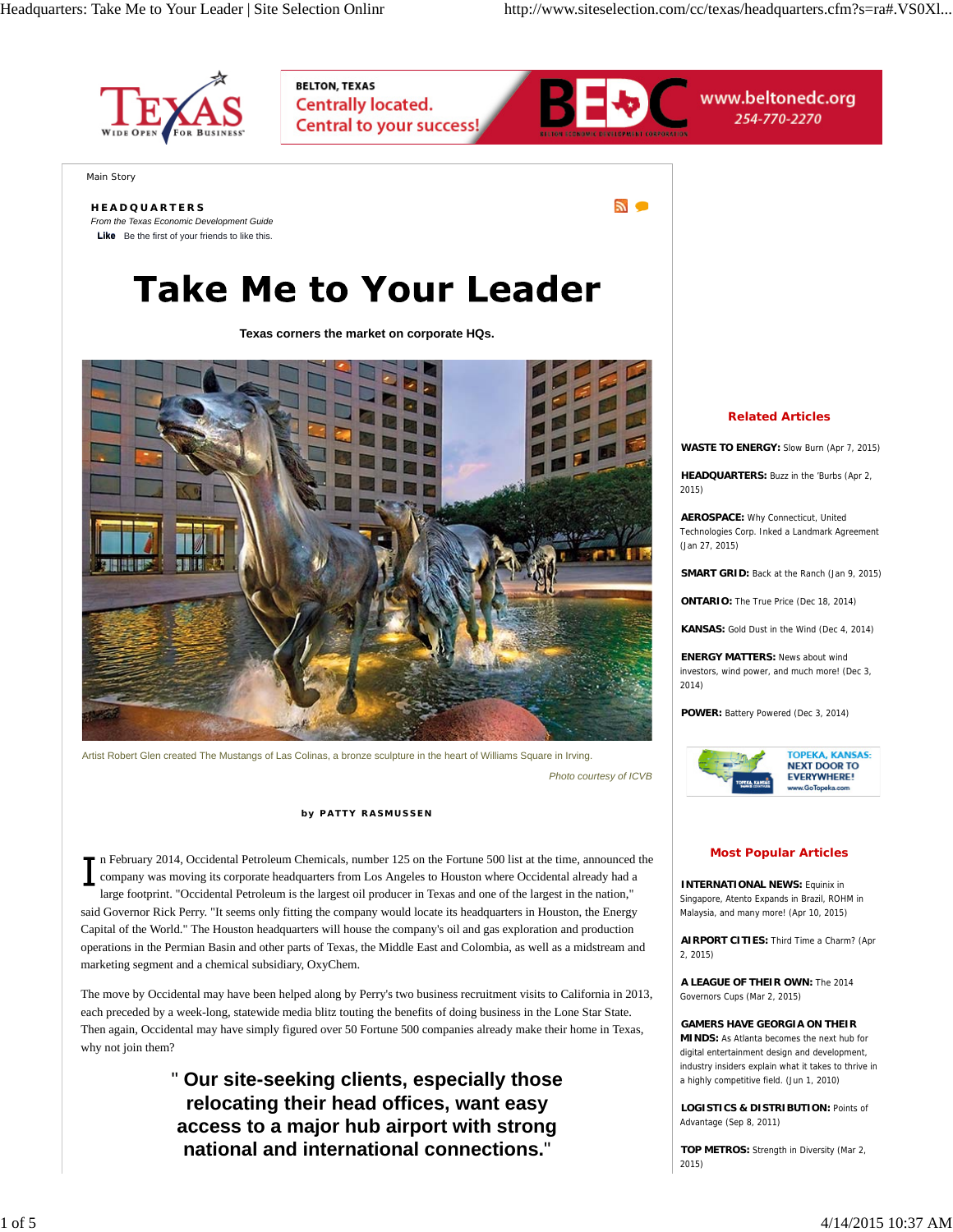#### *- John H. Boyd, Principal, The Boyd Company, Inc*

While the majority of the more than fifty Fortune 500 headquarters located in Texas are energy-related companies like Occidental, the list include an assortment of industries from airlines to consumer goods and food products, from health care to electronics. Houston leads the way with twenty-six Fortune 500 headquarters followed by the Dallas-Fort Worth Metroplex (18), San Antonio (5), Austin (2), and Corpus Christi and El Paso (1). And it's not just the Fortune 500s making their way to Texas, plenty of companies of all sizes choose to make the state their corporate home.

## **Texas Scores High on the HQ Matrix**

What makes Texas so darned attractive? According to John H. Boyd, a site selection professional and principal of The Boyd Group, Inc., the state scores high in all five typical factors looked at by companies and site selectors talent, accessibility, lifestyle, incentives and operating costs.

- **Talent:** "The Texas workforce represents a deep and high growth talent pool for our relocating clients," Boyd says. Computer giant and Boyd client, Dell, is headquartered in the state's capital, Austin. The company thrives due in part to the presence of a world-class research university, the University of Texas, and distinctive quality of life and vibe of the city. "Austin is an easy relocation sell for our clients, especially those in the tech sector," adds Boyd, tipping his cap to AustinTechSource.com, an online talent community that recruits high-quality tech talent from around the world. "I know our Dell client has benefited from this successful outreach program." Likewise, companies in the Dallas-Fort Worth region draw heavily on the talent from the University of North Texas at Denton which is home to one of the leading data security programs in the county and a National Security Administration designated center of excellence in information assurance. Houston has a legacy of producing talented workers for the Johnson Space Center, multiple energy companies and a world renowned medical complex.
- **Accessibility:** In terms of headquarters, Texas has what companies look for. "Our site-seeking clients, especially those relocating their head offices, want easy access to a major hub airport with strong national and international connections," says Boyd. "The common denominator in the impressive corporate headquarters success rate of Atlanta, Dallas and Charlotte, Chicago and Houston, e.g., are their airports." Another plus, the state's central location means approximately three hours of flying time to either coast.



River Walk in San Antonio, Texas. *Photo by VideoLens.tv*

- **Lifestyle:** Whether companies are looking for a good place for families or a cool city for young, upwardly mobile professionals, Texas has it covered. Austin, home to the annual SXSW Music/Film/Interactive Media festivals, is an international showcase for the city. San Antonio is home to the River Walk, a vibrant downtown park featuring shops, restaurants and other attractions that appeal to residents and tourists alike. Cities throughout Texas offer a wide assortment professional sports franchises.
- **Incentives:** All things being equal in a relocation deal, incentives like tax reductions or exemptions can help sweeten the deal. Programs like the Texas Enterprise Fund (TEF) has been instrumental in assisting companies pare down the costs associated with moving a headquarters.
- **Operating Costs:** As a result of the sluggish economic recovery and a more global outlook by clients when examining competitive cost structures, Boyd says operating costs have gained the most in importance in recent years. He calls operating costs the "white hot issues in today's corporate boardrooms." Cities offering a better bottom line enjoy a distinct advantage. Major cities in Texas major cities offer some of the most attractive operating cost structures in the US.

**INDUSTRY CLUSTERS:** Finland Adapts to a New Technology Landscape (Apr 8, 2015)

**ANALYSIS:** How To Spot the Next Growth Markets (Apr 8, 2015)

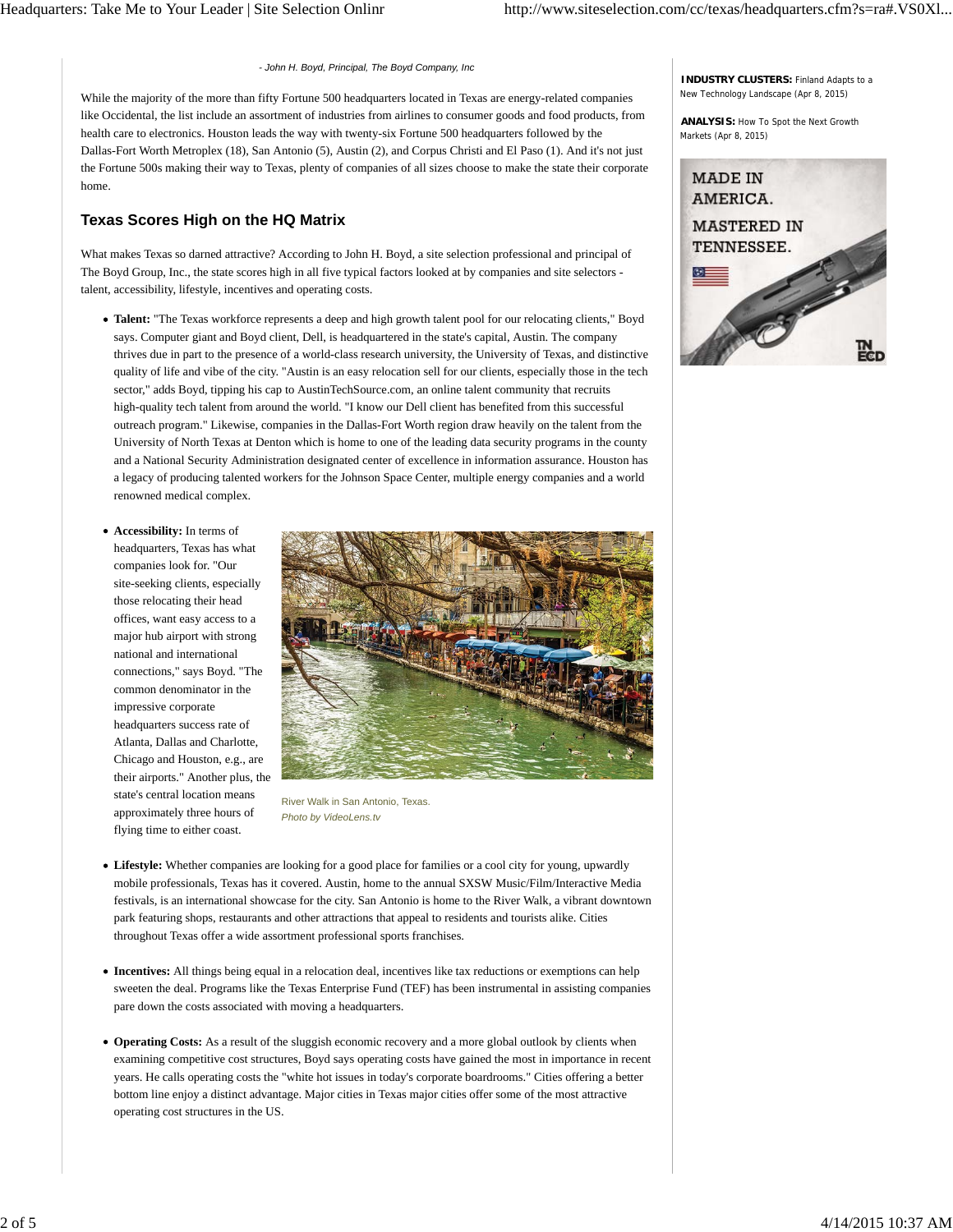

Las Colinas, Irving's business district, is the largest office park in North Texas. Irving is home to five Fortune 500 corporate headquarters: Exxon, Fluor, Kimberly-Clark, Commercial Metals and Celanese. *Photo courtesy of ICVB*

## **The HQ Sector Flourishes**

Located on a 280-acre campus on the northwest side of San Antonio is the corporate home of USAA, a financial services giant serving 10.1 million members made up primarily of military members and their families. The company, which employs 16,400 in San Antonio, announced in late 2013 that they are adding 3,000-plus employees at the headquarters over the next three years. In April 2014, USAA announced it was relocating 150 employees to San Antonio's urban core.

San Antonio is also home to Rackspace, a global leader cloud computing. The company, which was founded in 1998, serves hundreds of thousands of customers, operates data centers on four continents and was recently ranked 29th on

# What it costs to run a corporate HQ in Texas and other major head office cities

| <b>Corporate Headquarters</b><br>Location | <b>Total Annual</b><br><b>Operating Costs</b> |
|-------------------------------------------|-----------------------------------------------|
| New York, N.Y.                            | \$17,794,166                                  |
| San Francisco, Calif.                     | \$16,486,745                                  |
| Newark/Northern, N.J.                     | \$16,151,364                                  |
| Los Angeles/Long Beach, Calif.            | \$15,629,441                                  |
| Stamford, Conn.                           | \$15,481,069                                  |
| Boston, Mass.                             | \$15,372,955                                  |
| Washington, D.C.                          | \$15,208,026                                  |
| Philadelphia, Pa.                         | \$14,906,642                                  |
| Hartford, Conn.                           | \$14,665,309                                  |
| Chicago, Ill.                             | \$14,563,375                                  |
| Cherry Hill/Southern, N.J.                | \$14,408,246                                  |
| Baltimore, Md.                            | \$13,901,140                                  |
| Pittsburgh, Pa.                           | \$13,350,138                                  |
| Denver/Boulder, Colo.                     | \$13,295,038                                  |
| <b>Houston, Texas</b>                     | \$13,121,332                                  |
| Dallas/Ft. Worth, Texas                   | \$12,989,511                                  |
| Phoenix, Ariz.                            | \$12,591,889                                  |
| Austin, Texas                             | \$12,536,442                                  |
| Richmond, Va.                             | \$12,090,135                                  |
| San Antonio, Texas                        | \$12,072,645                                  |
|                                           |                                               |

Source: BizCosts.com. BizCosts@ is a registered trademark of The Boyd Co., Inc., Princeton, NJ, Based on a 150 worker corporate headquarters facility occupying 75,000 square feet.

Fortune's list of 100 Best Companies to Work For.

# " **Pro-business and low-cost Texas will continue to see more than its share of these new corporate headquarters relocation projects.**"

*- John H. Boyd, Principal, The Boyd Company, Inc.*

The state's capital city, Austin, is home to two Fortune 500 corporate headquarters, Dell and Whole Foods, but many other companies are drawn to the vibrant city. Websense, a San Diego-based global cybersecurity firm, will move its headquarters to Austin investing over \$9.9 million and creating 445 new jobs. "We are expanding our presence into Austin because it represents an energetic, high-technology hub that will further enable us to meet growing demand for our technology and better serve our global customer base," said Websense CEO John McCormack. The state provided \$4.5 million through the TEF to close the deal.

" **We are expanding our presence into Austin because it represents an energetic, high-technology hub that will further enable us to meet growing demand for our technology and better serve our global customer base.**"